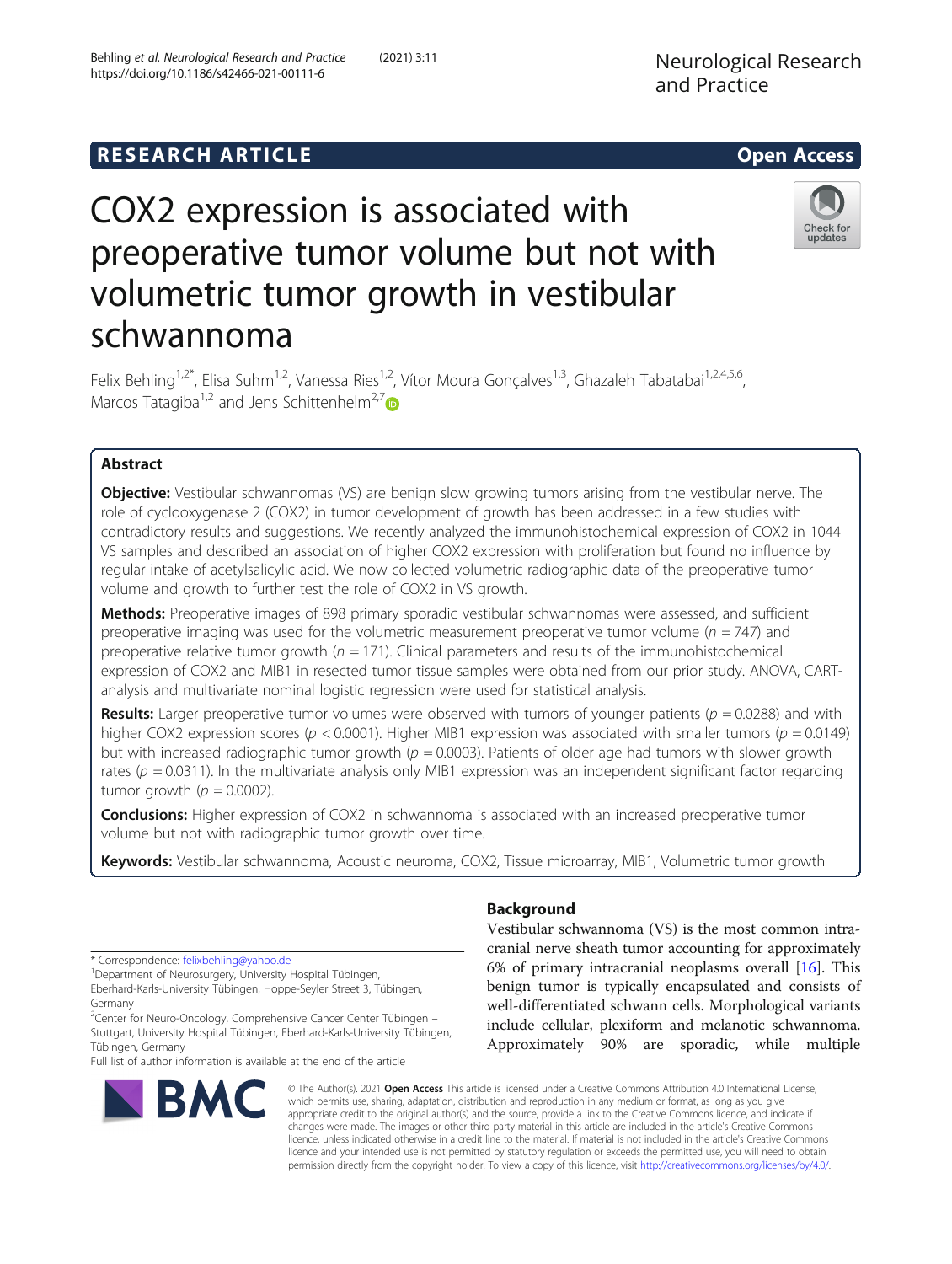schwannomas and hybrid schwannoma/neurofibroma nerve sheath tumors are overrepresented in neurofibromatosis type 2 (NF2) and schwannomatosis [\[8](#page-6-0)]. While microsurgical resection or radiosurgery are effective treatments, recurrent tumors are difficult to treat, especially due to the lack of alternative therapy options. Furthermore, VSs with cystic aspects are more challenging to manage as well [[15\]](#page-6-0). Besides bevacizumab, which has been explored for the stabilization of VS in patients suffering from neurofibromatosis type 2 (NF2) with unconvincing results [[14](#page-6-0), [18\]](#page-6-0), there are no established treatment alternatives.

During the last years, inflammatory processes and the tumor microenvironment have been subject to a growing research effort in oncology which also extended into the field of vestibular schwannoma [\[4,](#page-6-0) [7](#page-6-0), [9\]](#page-6-0). One of the subjects of extensive research is the enzyme cyclooxygenase 2 (COX2) with newly gained insights in several cancers [[13](#page-6-0), [22](#page-6-0)] including vestibular schwannoma [\[5,](#page-6-0) [10\]](#page-6-0). A decisive role in tumor development and progression has been advocated. Tumor proliferation and increased cell motility by COX2 have been described, as well as inhibition of apoptosis [\[3\]](#page-6-0). Increased expression levels have been reported in the most common tumor types such as cancer of the colon, lung, breast and prostate. Furthermore, the selective pharmacological inhibition by celecoxib is possible and first promising results have been shown [\[20\]](#page-6-0).

A recent study by our research group demonstrated a significant association of immunohistochemical detection of COX2 and proliferative marker expression (MIB1) in a large cohort of vestibular schwannomas [\[1](#page-6-0)]. We have now conducted volumetric tumor measurements of preoperative tumor size and growth in this cohort to further examine the possible proliferative effect of COX2 and proliferation marker MIB1 in VS.

#### Materials and methods

#### Tübingen Schwannoma patient cohort and data

Patients that were surgically treated in our institution between October 2003 and May 2017 for primary sporadic vestibular schwannoma were evaluated for inclusion in this retrospective single center study ( $n = 979$ ). Cases without consent for scientific tissue analysis ( $n = 26$ ), missing clinical data ( $n = 16$ ), unsuitable tumor tissue  $(n = 14)$ , prior radiotherapy  $(n = 20)$  and lack of sufficient imaging data ( $n = 156$ ) were excluded, leaving 747 vestibular schwannomas for analysis. Adequate serial imaging for radiographic growth calculation (see below) was available for 171 cases. Clinical data was collected via review of electronic patient charts.

#### Radiographic volumetric tumor measurement

Preoperative magnetic resonance imaging (MRI) data was used for radiographic tumor volumetry using the

Brainlab iPlan Net software 2.4 (Brainlab AG, Munich, Germany). For a few cases sufficient contrast-enhanced computer tomographies (CT) were also used for volumetric measurements. Images that were done more than 6 months prior to surgery were considered. Growth analysis was only included if images with appropriate quality for sufficient volumetry were available with at least an interval of 3 months in between. Tumor volume was measured in  $cm<sup>3</sup>$  and growth was calculated as percentual increase in volume per year.

#### Immunohistochemistry

Available data from immunohistochemical staining for COX2 and MIB1 according to our prior study were used [[1\]](#page-6-0). Tissue microarrays (TMA) were constructed with 2 representative 1 mm tissue probes for each tumor using a conventional microarrayer (Beecher Instruments, Sun Prairie, Wisconsin, USA). With microtomy 4 μm slices were produced and dried at 80° for 15 min. A Ventana BenchMark immunostainer (Ventana Medical Systems, Tucson, Arizona, USA) was used for immunohistochemical staining of COX2 (1:800, Biozol, Eching, Germany). Quantification was done by semiquantitative assessment and formulation of an intensity distribution score (IDscore):  $0 = 0-5\%$ ,  $1 = 5-25\%$ ,  $2 = 25-50\%$ ,  $3 = 50-75\%$ ,  $4 = 75 - 100\%$ ). MIB1 expression was analyzed via quantification on digitalized whole section stainings that were done within the routine neuropathological workup.

#### Statistical methods

For statistical analysis JMP® Statistical Discovery Software, version 15.1.0 (Cary, NC: SAS Institute Inc.; 1989) was used. ANOVA and multivariate regression analysis were applied with a significance level of  $\alpha$  < 0.05. Classification and regression tree analysis (CART) was done to define optimal dichotomous cut offs for the variables age and the expression of MIB1 and COX2. The study was approved by the Clinical Ethics Committee of the University of Tübingen (Project number: 336/2017BO2).

#### Results

#### Study cohort characteristics

Overall, 747 patients diagnosed with a primary sporadic vestibular schwannoma and available radiologic data were included in the study with 380 (50.9%) of female and 367 (49.1%) of male gender. The mean age was 48.9 years, ranging from 7.0 to 80.1 years.

#### Immunohistochemical expression of MIB1 and COX2 indicates low proliferative activity

These results present part of the data recently published [[1\]](#page-6-0). Digital analysis with quantification measurement was done in 733 cases. In 14 cases MIB1 staining was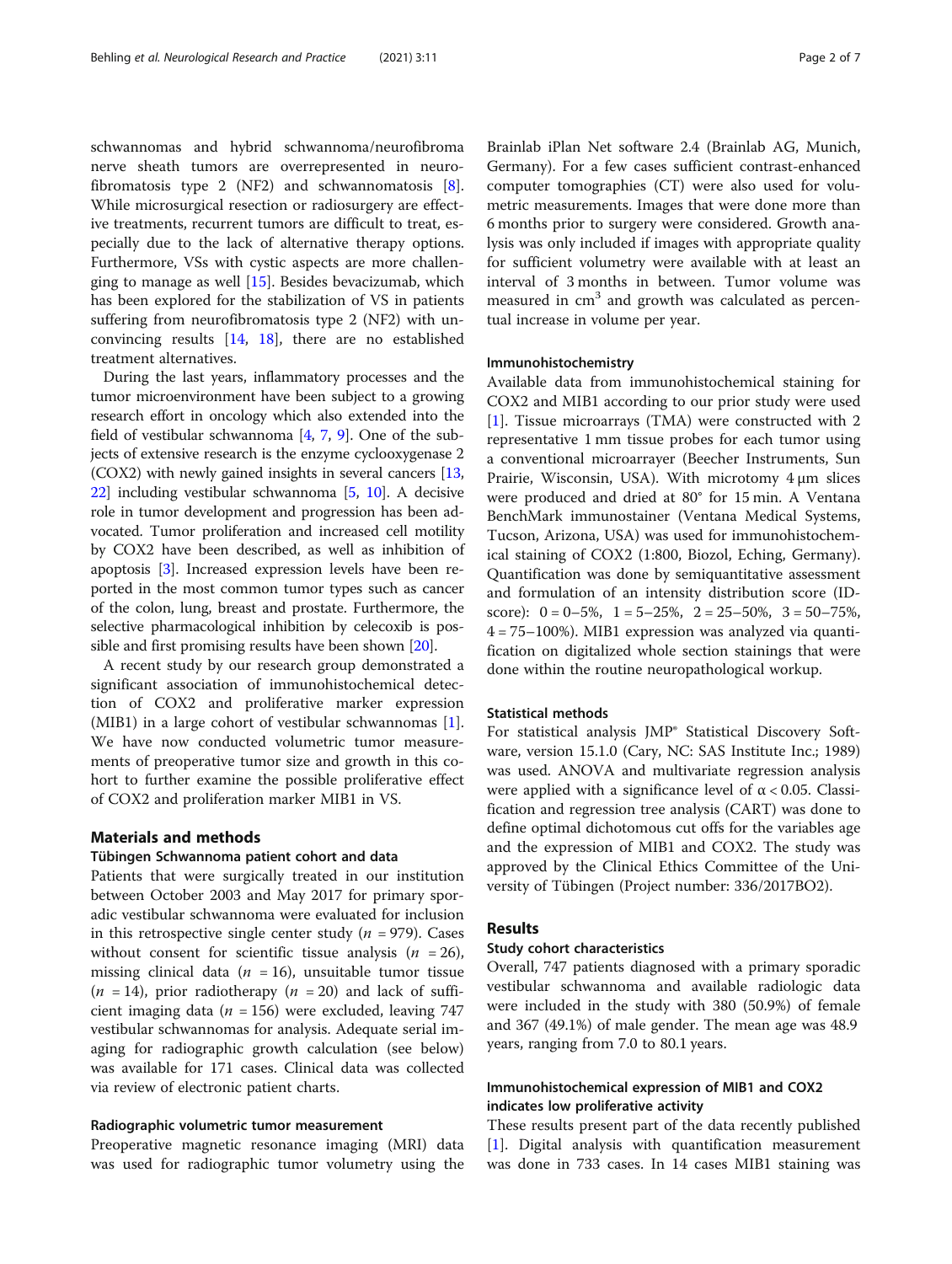not suitable for digital analysis. The mean MIB1 immunopositivity was 1.34% with a range from 0 to 4.75%.

COX2 expression was assessable for 737 tumors, while staining was insufficient for further analysis in 10 cases. Only 6 cases were graded as negative and the majority of tumors reached an ID-score of 1 or 2 ( $n = 282$  (38.3%) and 334 (45.3%), respectively). A score of 3 and 4 was reached by 98 (13.3%) and 17 (2.3%). A more detailed illustration of the distribution of MIB1 and COX2 immunohistochemical expression can be seen in Fig. 1.

#### Larger radiographic tumor volumetry is associated with low proliferation

The mean tumor volume was  $4.75 \text{ cm}^3$ , ranging from 0.04 to 52.1 cm<sup>3</sup>. There was no difference in preoperative tumor volume regarding gender. Patients younger than 30.4 years had a mean preoperative tumor volume of  $6.50 \text{ cm}^3$  compared to 4.60 cm<sup>3</sup> of older patients ( $p = 0.0288$ ). Cases with a MIB1 expression < 1.4% had a larger tumor volume than tumors with a proliferative marker expression of 1.4% or higher (5.16 compared to 3.99 cm<sup>3</sup>,  $p = 0.0149$ ). Cases with increased COX2 ID-scores showed higher preoperative tumor volumes ( $p < 0.0001$ , see Fig. [2,](#page-3-0) Table [1\)](#page-3-0).

Volumetric growth analysis was available for 171 cases (22.9%). The mean tumor growth was 3.81%/year with

the most pronounced growth rate at 14.87%/year. There was no difference in growth rate regarding gender or COX2 expression. Younger patients showed faster tumor growth compared to patients 30.4 years or older (5.44 vs. 3.67%/year,  $p = 0.0311$ ). Cases with a MIB1 expression reaching or surpassing 1.4% showed a mean increase in volume of 4.72% compared to tumors with a lower expression rate  $(3.12\% / \text{year}, p = 0.0003)$ . Details are displayed in Fig. [3](#page-4-0) and Table [2.](#page-5-0)

#### Multivariate analysis identifies MIB1 but not COX2 expression to be associated with radiographic tumor growth

Nominal logistic regression of all relevant markers was done for multivariate assessment ( $n = 165$ ). Only a MIB1 expression equal or exceeding 1.4% was revealed as an independent marker for radiographic vestibular schwannoma growth  $(p = 0.0002)$ . COX2 ID-score below 2 missed statistical significance ( $p = 0.1006$ ). Age and gender had also no independent association with volumetric tumor growth (Table [3\)](#page-5-0).

#### **Discussion**

The role of inflammatory-mediated markers, especially COX2 has been assessed in different tumor types and a

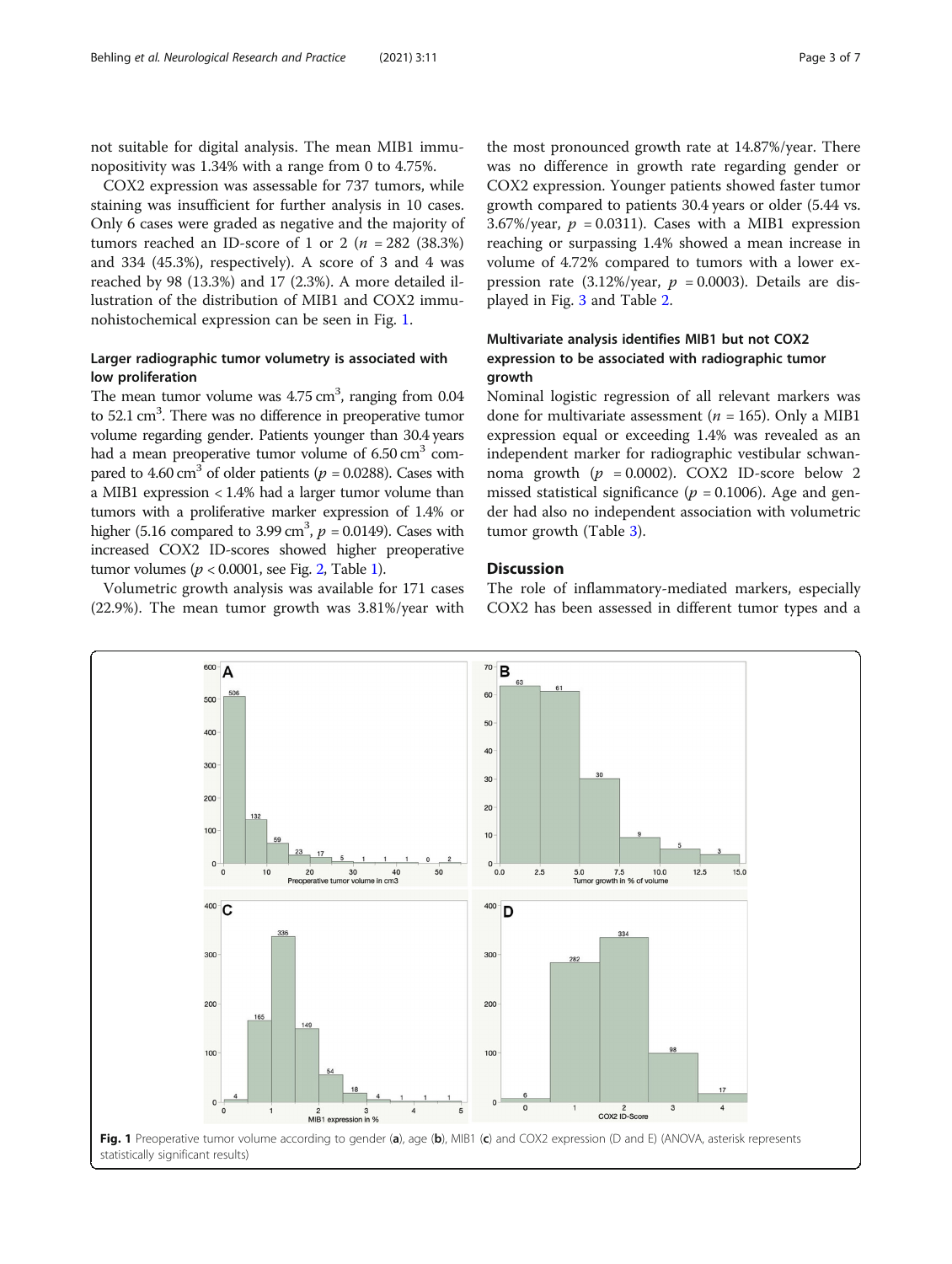<span id="page-3-0"></span>

|  |  |  | Table 1 Differences in preoperative volumetry |  |
|--|--|--|-----------------------------------------------|--|
|--|--|--|-----------------------------------------------|--|

|                  | N(%)       | Mean tumor volume in $cm3$ | p-value (ANOVA) |
|------------------|------------|----------------------------|-----------------|
| Gender           |            |                            |                 |
| Female           | 380 (50.9) | 4.49                       | 0.2475          |
| Male             | 367 (49.1) | 5.02                       |                 |
| Age              |            |                            |                 |
| $<$ 30.4 years   | 57 (7.6)   | 6.50                       | $0.0288*$       |
| $> = 30.4$ years | 690 (92.4) | 4.60                       |                 |
| MIB1             |            |                            |                 |
| $< 1.4\%$        | 459 (62.6) | 5.16                       | $0.0149*$       |
| $> = 1.4\%$      | 274 (37.4) | 3.99                       |                 |
| COX2 expression  |            |                            |                 |
| negative         | 6(0.8)     | 7.80                       | $< 0.0001*$     |
|                  | 282 (38.3) | 3.22                       |                 |
| $\overline{2}$   | 334 (45.3) | 5.16                       |                 |
| 3                | 98 (13.3)  | 6.65                       |                 |
| $\overline{4}$   | 17(2.3)    | 8.22                       |                 |
| $< 2\,$          | 288 (39.1) | 3.31                       |                 |
| $> = 2$          | 449 (60.9) | 5.60                       | $< 0.0001*$     |

Asterisk (\*) represents statistically significant results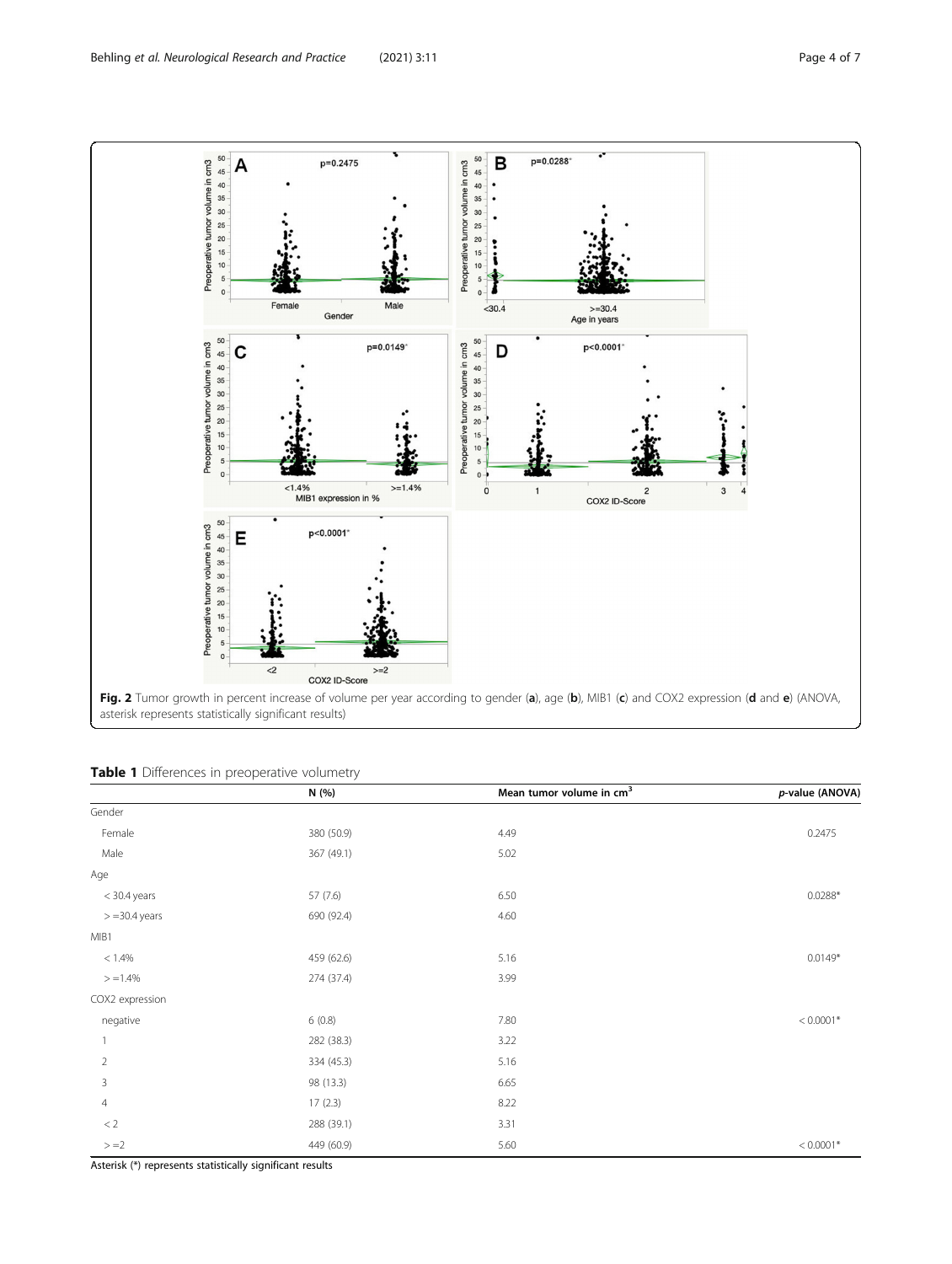<span id="page-4-0"></span>

decisive role in cancer development and progression has been suggested [[13,](#page-6-0) [22\]](#page-6-0). First insights were also gained in vestibular schwannoma [[10](#page-6-0)] [[5](#page-6-0)]. Several retrospective analyses of radiographic tumor growth and aspirin intake were conducted with contradictory results [[11,](#page-6-0) [12](#page-6-0)], which led to a prospective clinical trial that is currently recruiting patients with vestibular schwannoma under observation for pharmacological treatment with aspirin or placebo for radiographic growth control (NTC03079999).

Overall, the role of COX2 in vestibular schwannoma growth is far from being clearly understood. We therefore previously performed a retrospective tissue analysis of the immunohistochemical expression of COX2 and MIB1 in 1048 vestibular schwannoma [[1](#page-6-0)]. We described clinical subgroups with different COX2 expression and showed that a higher rate of MIB1 expression was seen in tumors with higher COX2 expression, suggesting a possible association of COX2 and proliferation. Although the difference in MIB1 was statistically significant, the

overall expression of this proliferation marker is notoriously low in a slow growing tumor like vestibular schwannoma. Therefore, it is questionable if the difference in MIB1 expression alone among the different COX2 expression groups is of biological relevance regarding tumor growth. To further address this issue, we have done volumetric measurements of preoperative radiographic images to assess the preoperative tumor volume and growth rate in order to verify the proliferative impact of COX2 positive cells and MIB1 expression in vestibular schwannoma.

The results of this study show that besides the significant increase of MIB1 expression with higher COX2 ID-score [\[1\]](#page-6-0), there is no significant difference in radiographic tumor growth when regarded as percentual change in tumor volume. Our data indicate that COX2-mediated inflammatory processes in vestibular schwannoma do not influence tumor growth. Thus, the recommendation to control tumor growth conservatively with acetyl salicylic acid via COX2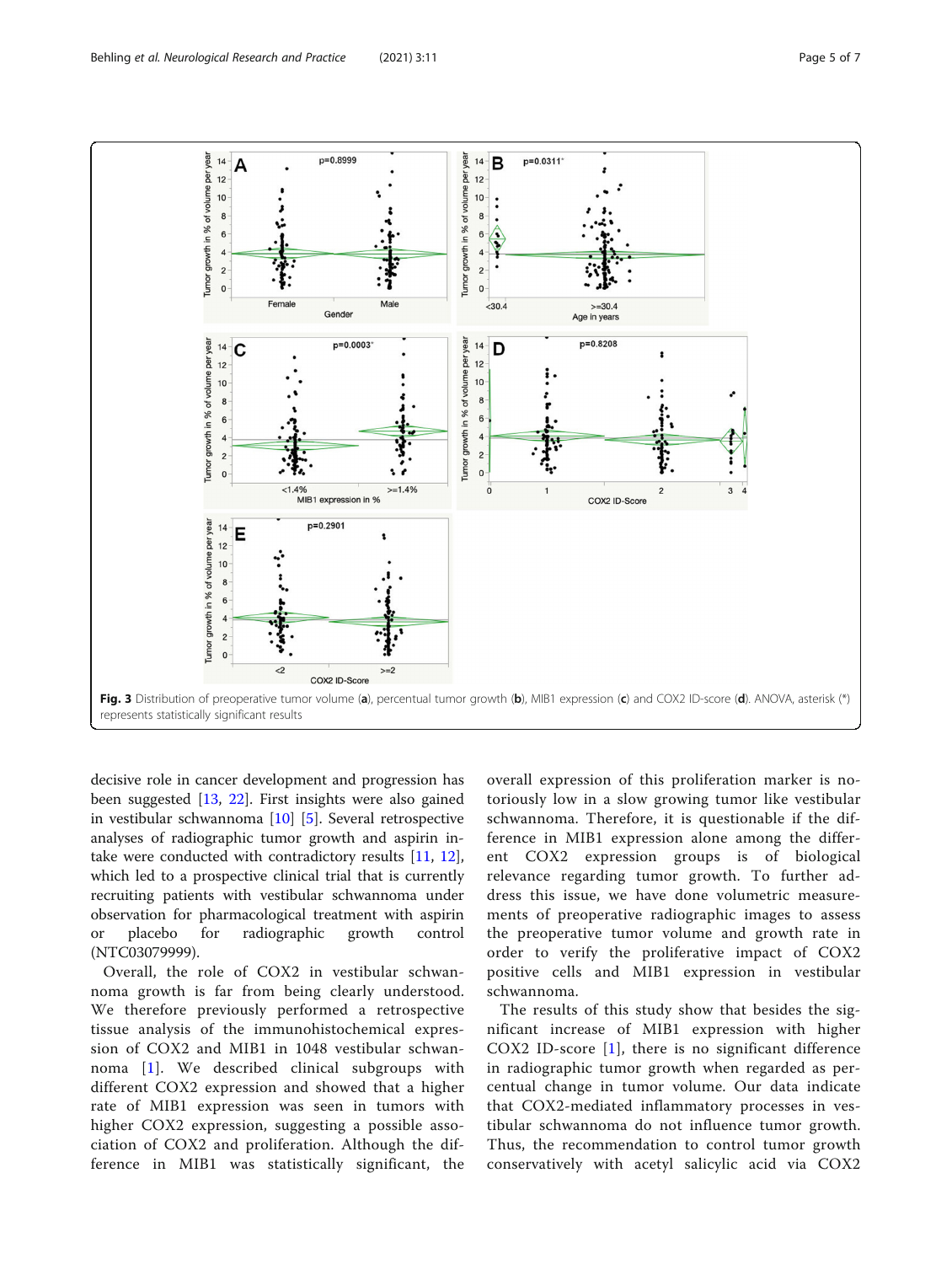<span id="page-5-0"></span>Table 2 Differences in volumetric growth

|                  | N(%)       | %growth/year | p-value (ANOVA) |
|------------------|------------|--------------|-----------------|
| Gender           |            |              |                 |
| Female           | 81 (47.4)  | 3.84         | 0.8999          |
| Male             | 90 (52.6)  | 3.78         |                 |
| Age              |            |              |                 |
| $<$ 30.4 years   | 13(7.6)    | 5.44         | $0.0311*$       |
| $> = 30.4$ years | 158 (92.4) | 3.67         |                 |
| MIB1             |            |              |                 |
| < 1.4%           | 97 (58.8)  | 3.12         | $0.0003*$       |
| $> = 1.4\%$      | 68 (41.2)  | 4.72         |                 |
| COX2 expression  |            |              |                 |
| negative         | 1(0.6)     | 5.71         | 0.8208          |
| 1                | 75 (44.1)  | 4.06         |                 |
| 2                | 76 (44.7)  | 3.63         |                 |
| 3                | 15 (8.8)   | 3.46         |                 |
| $\overline{4}$   | 3(1.8)     | 3.98         |                 |
| $<$ 2            | 76 (44.7)  | 4.08         | 0.2901          |
| $> = 2$          | 94 (55.3)  | 3.61         |                 |

Asterisk (\*) represents statistically significant results

inhibition [[21\]](#page-6-0) cannot be supported. On the other hand, inflammatory infiltration and COX2 expression could also be an expression of reactive changes in the tumor tissue, maybe even based on an immune response towards schwannoma cells that does not necessarily have to be associated with tumor growth.

Regarding the preoperative tumor volume, relative higher COX2 expression is associated with larger vestibular schwannoma volume, which was already suggested in our prior study where a correlation of COX2 expression and the tumor extension (Hannover classification) was described [[1\]](#page-6-0). An association of immune cell infiltration and vestibular schwannoma size has also been recently described [[2](#page-6-0)] and could be a possible explanation for this finding. A result that is harder to grasp, is the preoperative tumor volume according to our MIB1

expression results. Surprisingly, tumors with increased nuclear expression for this proliferation marker had a smaller preoperative volume in contrast to our COX2 data. At this point we do not have a clear explanation for this unexpected result, but it can be hypothesized that the growth dynamics in vestibular schwannoma may be more complex due to the different surrounding tissue during tumor growth. Vestibular schwannomas first encounter the bony limits of the internal auditory canal and with further progression enter the wide cerebellopontine cistern where less resistance is encountered until the cerebellar peduncle and brainstem are reached. Widening of the internal auditory canal is regularly observed in vestibular schwannomas and a correlation with tumor consistency has been suggested [[19](#page-6-0)]. Whether a dynamic in growth rate in interaction with the surrounding structures exists has not yet been investigated but cases with more extensive invasive growth have been described [\[17](#page-6-0)]. In malignant tumors, a frequent epigenetic shift between proliferative and invasive phenotypes or simply expressing both phenotypes simultaneously is common [[6\]](#page-6-0). To our knowledge, this concept has not yet been investigated in vestibular schwannomas.

The main limitation of the study is its retrospective nature. Only cases with complete datasets were considered for multivariate radiographic growth analysis. Sufficient preoperative imaging with appropriate time intervals and imaging quality was only available for a subset of cases, limiting the multivariate analysis to 165 of the 747 vestibular schwannomas. The majority of vestibular schwannomas treated in our center shows a larger tumor extent and therefore underwent microsurgical resection without further follow-up imaging.

#### Conclusion

The expression of COX2 in vestibular schwannoma is associated with the preoperative tumor volume and the expression of the proliferative marker MIB1 but not with radiographic tumor growth.

**Table 3** Results of the nominal logistic regression of percentual volumetric tumor growth

|                          | <b>Estimate</b> | <b>Std Error</b> | t Ratio | Lower 95% | Upper 95% | <i>p</i> -value |
|--------------------------|-----------------|------------------|---------|-----------|-----------|-----------------|
| Intercept                | 4.53            | 0.41             | 10.97   | 3.71      | 5.35      | $< 0.0001*$     |
| Gender (Female)          | 0.14            | 0.22             | 0.63    | $-0.29$   | 0.57      | 0.5302          |
| Age $(30 \text{ years})$ | 0.66            | 0.41             | .58     | $-0.16$   | 1.47      | 0.1153          |
| $MIB1 (< 1.4\%)$         | $-0.84$         | 0.22             | $-3.76$ | $-1.28$   | $-0.40$   | $0.0002*$       |
| COX2 (< 2)               | 0.36            | 0.22             | .65     | $-0.07$   | 0.79      | 0.1006          |
|                          |                 |                  |         |           |           |                 |

Asterisk (\*) represents statistically significant results